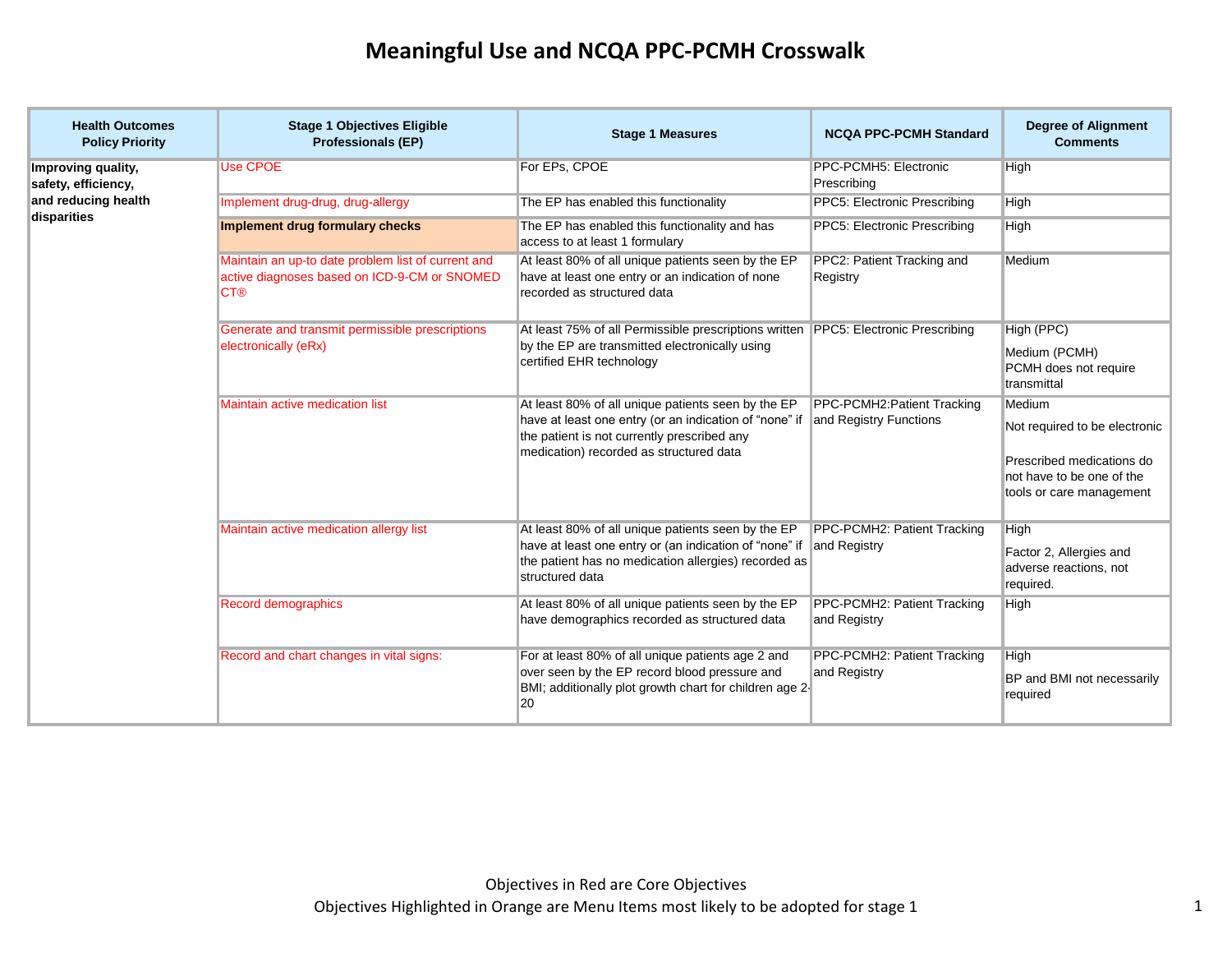| <b>Health Outcomes</b><br><b>Policy Priority</b>                                | <b>Stage 1 Objectives Eligible</b><br><b>Professionals (EP)</b>                                                                                                                                                                                                                                                                             | <b>Stage 1 Measures</b>                                                                                                                                                                                                                                                                                                                  | <b>NCQA PPC-PCMH Standard</b>                          | <b>Degree of Alignment</b><br><b>Comments</b>                                                                                             |
|---------------------------------------------------------------------------------|---------------------------------------------------------------------------------------------------------------------------------------------------------------------------------------------------------------------------------------------------------------------------------------------------------------------------------------------|------------------------------------------------------------------------------------------------------------------------------------------------------------------------------------------------------------------------------------------------------------------------------------------------------------------------------------------|--------------------------------------------------------|-------------------------------------------------------------------------------------------------------------------------------------------|
| Improving quality,<br>safety, efficiency,<br>and reducing health<br>disparities | Record smoking status for patients 13 years old or<br>older                                                                                                                                                                                                                                                                                 | At least 80% of all unique patients 13 years old or<br>older seen by the EP have "smoking status"<br>recorded                                                                                                                                                                                                                            | PPC-PCMH2: Patient Tracking<br>and Registry            | Medium<br>PPC-PCMH2--Element D<br>Paper or electronic<br>Age-appropriate risk factors<br>not necessarily required<br>PPC-PCMH3--Element B |
|                                                                                 | Incorporate clinical lab-test results into EHR as<br>structured data                                                                                                                                                                                                                                                                        | At least 50% of all clinical lab tests ordered whose<br>results are in a positive/ negative or numerical<br>format are incorporated in certified EHR technology<br>as structured data                                                                                                                                                    | PPC-PCMH2: Patient Tracking<br>and Registry            | Paper or electronic<br>High<br>PPC2-Element C and PPC-<br>PCMH2-Element C<br>Lab tests not necessarily<br>completed field                 |
|                                                                                 | Generate lists of patients by specific conditions<br>to use for quality improvement, reduction of<br>disparities, and outreach                                                                                                                                                                                                              | Generate at least one report listing patients of the<br>EP with a specific condition.                                                                                                                                                                                                                                                    | PPC-PCMH2: Patient Tracking<br>and Registry            | High                                                                                                                                      |
|                                                                                 | Report ambulatory quality measures to CMS or the<br><b>States</b>                                                                                                                                                                                                                                                                           | For 2011, provide aggregate numerator and<br>denominator through attestation as discussed in<br>section II(A)(3) of this proposed rule. For 2012,<br>electronically submit the measures as discussed in<br>section II(A)(3) of this proposed rule Send<br>reminders to patients per patient preference for<br>preventive/ follow up care | PPC-PCMH8: Performance<br>Reporting and Improvement    | High                                                                                                                                      |
|                                                                                 | Send reminders to patients per patient preference for Reminder sent to at least 50% of all unique patients PPC-PCMH2: Patient Tracking<br>preventive/ follow up care                                                                                                                                                                        | seen by the EP that are age 50 or over                                                                                                                                                                                                                                                                                                   | and Registry                                           | High                                                                                                                                      |
|                                                                                 | Implement 5 clinical decision support rules relevant Implement 5 clinical decision support rules relevant PPC-PCMH3: Care Management High<br>to specialty or high clinical priority, including<br>diagnostic test ordering, along with the ability to track for as described further in section $II(A)(3)$ .<br>compliance with those rules | to the clinical quality metrics the EP is responsible                                                                                                                                                                                                                                                                                    |                                                        | Each guideline will contain<br>multiple decision support<br>rules                                                                         |
|                                                                                 |                                                                                                                                                                                                                                                                                                                                             |                                                                                                                                                                                                                                                                                                                                          |                                                        |                                                                                                                                           |
| <b>Engage patients and families</b><br>in their health care                     | Provide patients with an electronic copy of their<br>health information (including diagnostic test results,<br>problem list, medication lists, allergies), upon<br>request                                                                                                                                                                  | At least 50% of all patients who request an<br>electronic copy of their health information are<br>provided it within 3 days                                                                                                                                                                                                              | PPC-PCMH9: Advanced<br><b>Electronic Communication</b> | High                                                                                                                                      |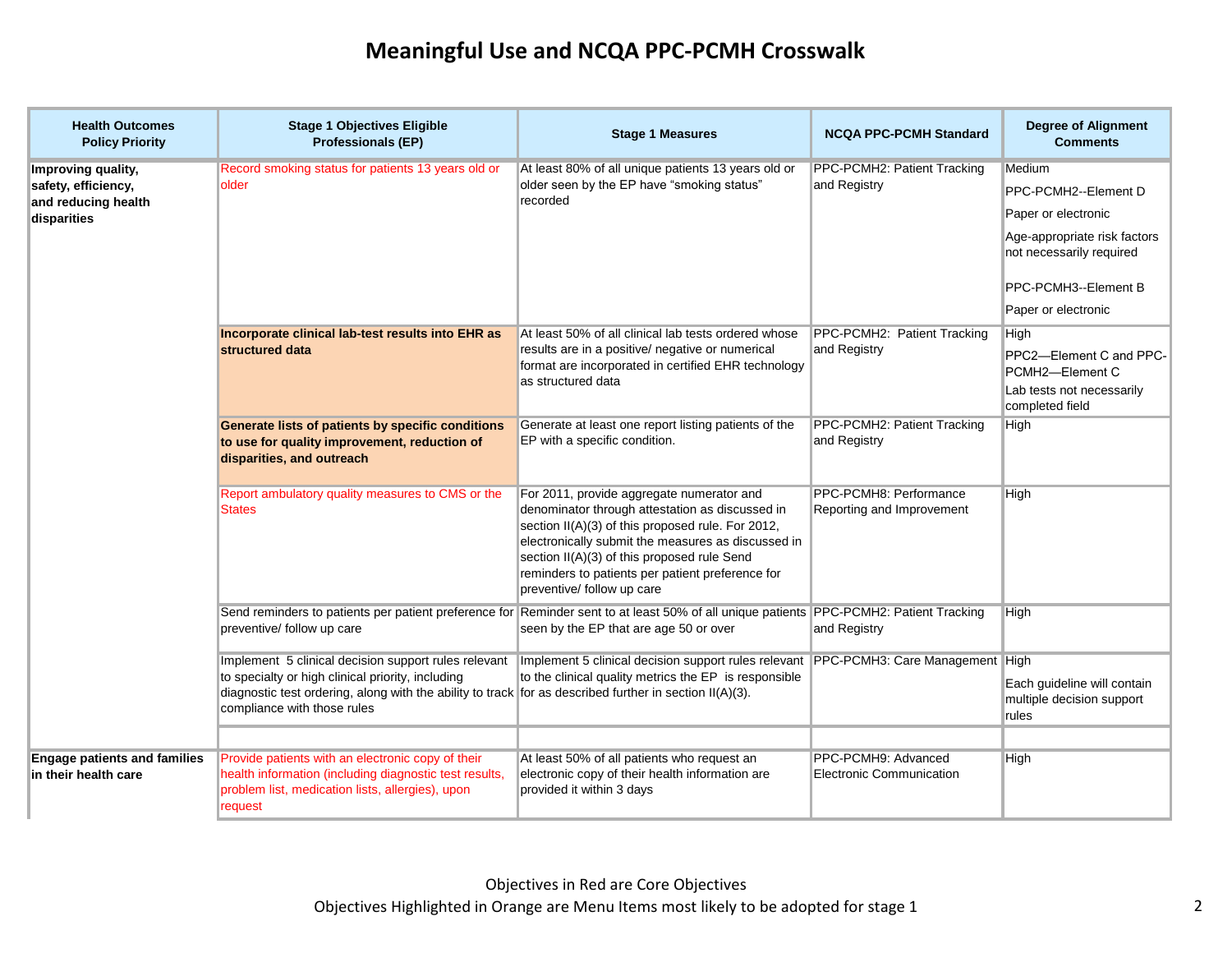| <b>Health Outcomes</b><br><b>Policy Priority</b> | <b>Stage 1 Objectives Eligible</b><br><b>Professionals (EP)</b>                                                                                                                                                                                                                                                                                       | <b>Stage 1 Measures</b>                                                                                                                                                                                                                                                                                                   | <b>NCQA PPC-PCMH Standard</b>     | <b>Degree of Alignment</b><br><b>Comments</b>                                                                                                               |
|--------------------------------------------------|-------------------------------------------------------------------------------------------------------------------------------------------------------------------------------------------------------------------------------------------------------------------------------------------------------------------------------------------------------|---------------------------------------------------------------------------------------------------------------------------------------------------------------------------------------------------------------------------------------------------------------------------------------------------------------------------|-----------------------------------|-------------------------------------------------------------------------------------------------------------------------------------------------------------|
|                                                  | Provide patients with timely electronic access to their At least 10% of all unique patients seen by the EP<br>health information (including lab results, problem list, are provided timely electronic access to their health Electronic Communication<br>medication lists, allergies) within 96 hours of the<br>information being available to the EP | information                                                                                                                                                                                                                                                                                                               | PPC-PCMH9: Advanced               | High                                                                                                                                                        |
|                                                  | Provide clinical summaries for patients for each<br>office visit                                                                                                                                                                                                                                                                                      | Clinical summaries are provided for at least 80% of PPC-PCMH 4 Self-Management<br>all office visits                                                                                                                                                                                                                       | Support                           | <b>Low</b><br>Not necessarily electronic<br>Written care plan not<br>necessarily required<br>Population measured is<br>those with 3 important<br>conditions |
| Improve care coordination                        | Capability to exchange key clinical information (for<br>example, problem list, medication list, allergies,<br>diagnostic test results), among providers of care and key clinical information<br>patient authorized entities electronically                                                                                                            | Performed at least one test of certified EHR<br>technology's capacity to electronically exchange                                                                                                                                                                                                                          | Not in current standards          | High (PPC9)<br>Does not require certified<br>EHR.                                                                                                           |
|                                                  | Perform medication reconciliation at relevant<br>encounters and each transition of care                                                                                                                                                                                                                                                               | Perform medication reconciliation for at least 80%<br>of relevant encounters and transitions of care                                                                                                                                                                                                                      | PPC-PCMH3: Care Management Medium | Not electronic<br>Population measured is<br>those with 3 important<br>conditions                                                                            |
|                                                  | Provide summary care record for each transition<br>of care and referral                                                                                                                                                                                                                                                                               | Provide summary of care record for at least 80% of PPC-PCMH3: Care Management Medium<br>transitions of care and referrals                                                                                                                                                                                                 |                                   | Not electronic                                                                                                                                              |
| Improve population and public<br>health          | Capability to submit electronic data to<br>immunization registries and actual submission<br>where required and accepted                                                                                                                                                                                                                               | Performed at least one test of certified EHR<br>technology's capacity to submit electronic data to<br>immunization registries.                                                                                                                                                                                            | Not in current standards          | None                                                                                                                                                        |
|                                                  |                                                                                                                                                                                                                                                                                                                                                       | Performed at least one test of the EHR system's<br>capacity to provide electronic submission of<br>reportable lab results to public health agencies<br>(unless none of the public health agencies to which<br>eligible hospital submits such information have the<br>capacity to receive the information electronically). | Not in current standards          | None                                                                                                                                                        |